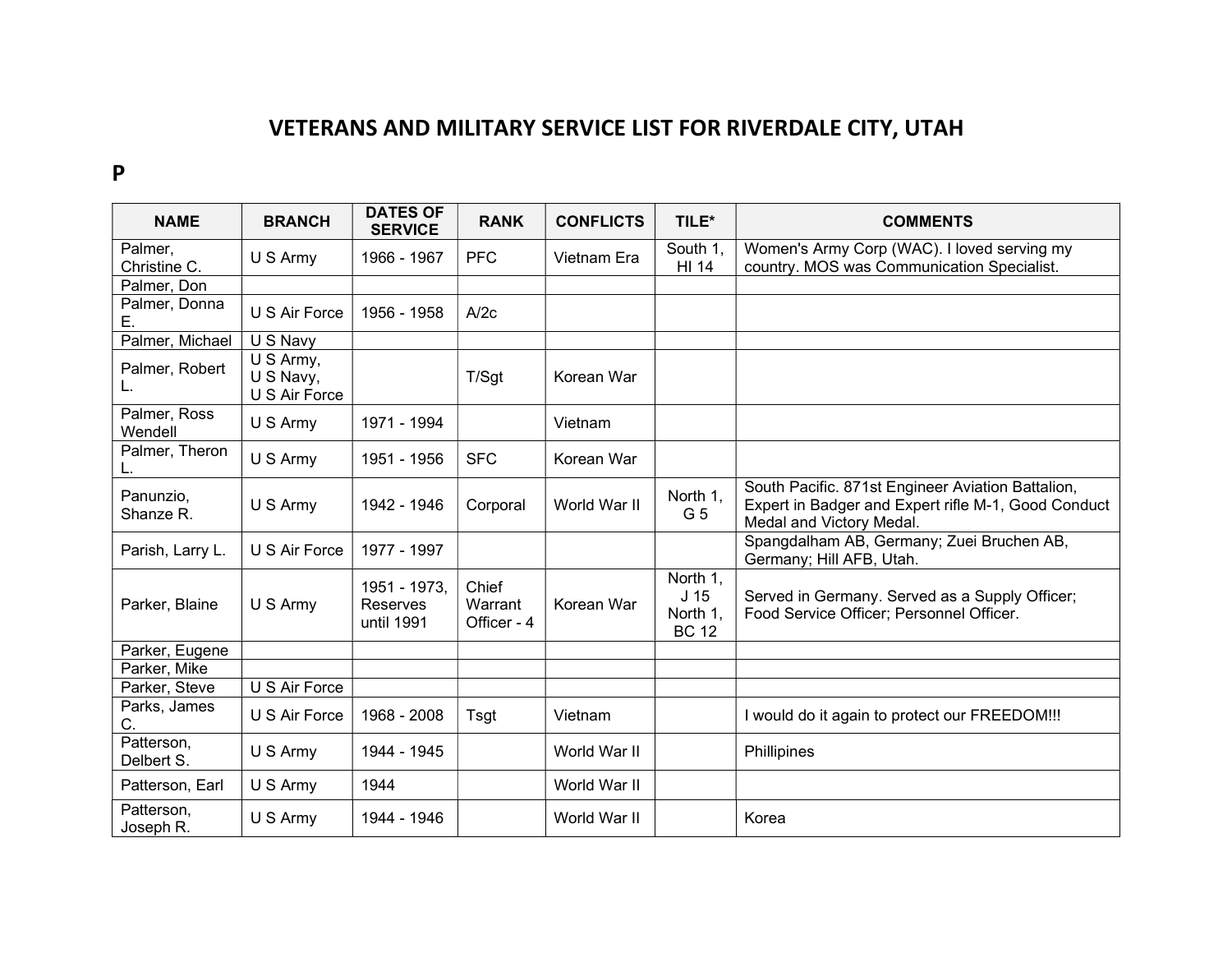| <b>NAME</b>                 | <b>BRANCH</b> | <b>DATES OF</b><br><b>SERVICE</b> | <b>RANK</b>         | <b>CONFLICTS</b> | TILE*                       | <b>COMMENTS</b>                                                                                             |
|-----------------------------|---------------|-----------------------------------|---------------------|------------------|-----------------------------|-------------------------------------------------------------------------------------------------------------|
| Patterson,<br>Joseph E.     | U S Army      | 1944                              |                     | World War II     |                             | Germany                                                                                                     |
| Payne, Lynn T.              | U S Marines   | 1970 - 1972                       | Corporal            | Vietnam          |                             |                                                                                                             |
| Petersen, Elwin<br>Andrew   |               | 1941 - 1945                       |                     | World War II     | North 1,<br>DE <sub>7</sub> | Aleutian Islands and the South Pacific.                                                                     |
| Petersen,<br>Leonard "Jack" | U S Air Force | 1951 - 1953                       | Airmen<br>1st Class | Korean War       | South 1,<br><b>CD 12</b>    |                                                                                                             |
| Peterson,<br>Bobbie I.      | U S Navy      | 1945 - 1946                       | 3rd Class           | World War II     | North 1,<br>D 5             | South Pacific                                                                                               |
| Peterson,<br>Ronald         |               |                                   |                     |                  |                             |                                                                                                             |
| Phillis, Gary L.            | U S Air Force | 1967 - 1971                       | Staff<br>Sergeant   | Vietnam          | North 1,<br>F <sub>4</sub>  |                                                                                                             |
| Pike, Delbert               |               |                                   |                     |                  |                             |                                                                                                             |
| Pike, Melvin                |               |                                   |                     |                  |                             |                                                                                                             |
| Pippin, John A.             | U S Marines   | 1943 - 1945                       | Corporal            | World War II     | South 1,<br><b>EF 13</b>    |                                                                                                             |
| Player, Brent H.            | U S Army      | 1942 - 1945                       |                     | World War II     | North 1,<br>K7              | Europe (5 battle stars); England; France - Omaha<br>Beach Normandy; Belgium; Germany;<br>Czechoslovakia.    |
| Player, Gregory             | U S Army      | 1969 - 1970                       | SP <sub>4</sub>     | Vietnam          | North 1,<br>L7              |                                                                                                             |
| Pobanz, Jerry<br>Е.         | U S Marines   | 1964 - 1968                       |                     | Vietnam          |                             | I was in the Marine Corp from 1964 to 1968. In 1976<br>I joined the 19th Special Forces and spent 20 Years. |
| Polatis, Larry N.           | U S Army      | 1968 - 1970                       | Sergeant<br>$E-5$   | Vietnam          |                             | Served with the 101st Airborne, 2/501 Infantry, and<br>Military Intel. Dept.                                |
| Poll, Lindy                 | U S Navy      | 1972 - 1975                       |                     |                  |                             | San Diego, Hawaii, Japan, Taiwan, Hong Kong.                                                                |
| Poll, Lonnie                | U S Army      | 1976 - 1979                       |                     |                  |                             | Fort Dix, NJ; Tacoma, WA; Fort Lewis.                                                                       |
| Potokar, Alan E.            | U S Army      | 1968 - 1974                       |                     |                  | North 1,<br><b>BC 12</b>    | Army Reserve                                                                                                |
| Potokar, Elmer              | U S Army      | 1940 - 1945                       |                     |                  | North 1,<br><b>BC 12</b>    | Army Air Corp. Europe                                                                                       |
| Potokar, Randy<br>Κ.        | U S Army      | 1969 - 1975                       |                     |                  | North 1,<br><b>BC 12</b>    | Army Reserve                                                                                                |
| Potokar, Ricky<br>D.        | U S Air Force | 1969 - 1998                       |                     |                  | North 1,<br><b>BC 12</b>    | Air Force Reserve                                                                                           |